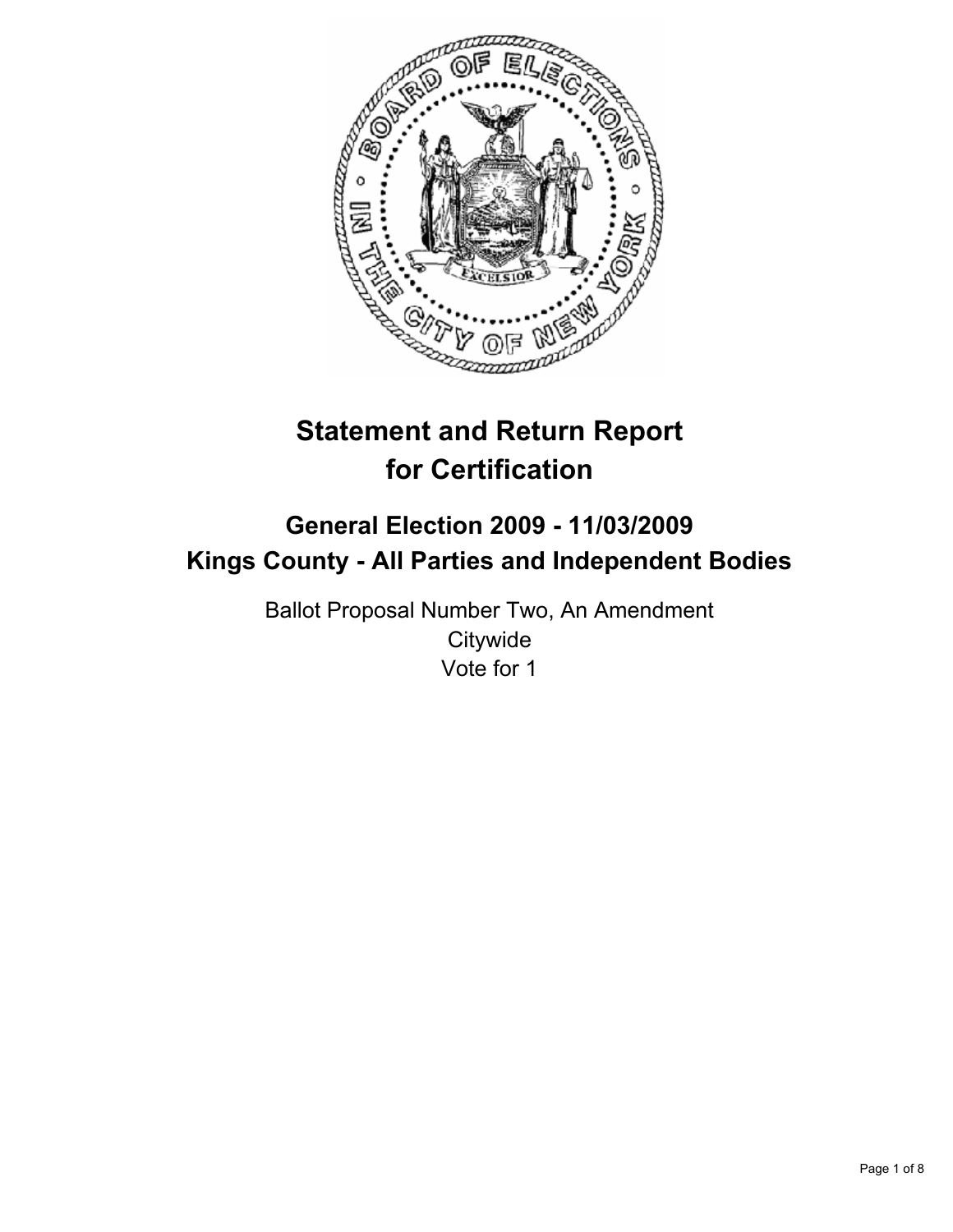

| PUBLIC COUNTER       | 16,934 |
|----------------------|--------|
| <b>EMERGENCY</b>     |        |
| ABSENTEE/MILITARY    | 177    |
| <b>AFFIDAVIT</b>     | 213    |
| <b>Total Ballots</b> | 17,331 |
| <b>YES</b>           | 1,021  |
| <b>NO</b>            | 483    |
| <b>Total Votes</b>   | 1,504  |
| Unrecorded           | 15,827 |

### **Assembly District 41**

| <b>PUBLIC COUNTER</b> | 19,355 |
|-----------------------|--------|
| <b>EMERGENCY</b>      | 201    |
| ABSENTEE/MILITARY     | 333    |
| <b>AFFIDAVIT</b>      | 169    |
| <b>Total Ballots</b>  | 20,058 |
| <b>YES</b>            | 1,901  |
| <b>NO</b>             | 1,460  |
| <b>Total Votes</b>    | 3,361  |
| Unrecorded            | 16.697 |

### **Assembly District 42**

| PUBLIC COUNTER       | 14,422 |
|----------------------|--------|
| <b>EMERGENCY</b>     | 22     |
| ABSENTEE/MILITARY    | 200    |
| AFFIDAVIT            | 167    |
| <b>Total Ballots</b> | 14,811 |
| <b>YES</b>           | 1,309  |
| <b>NO</b>            | 619    |
| <b>Total Votes</b>   | 1,928  |
| Unrecorded           | 12,883 |

| PUBLIC COUNTER       | 15,902 |
|----------------------|--------|
| <b>EMERGENCY</b>     | 205    |
| ABSENTEE/MILITARY    | 303    |
| AFFIDAVIT            | 198    |
| <b>Total Ballots</b> | 16,608 |
| <b>YES</b>           | 1,240  |
| <b>NO</b>            | 538    |
| <b>Total Votes</b>   | 1,778  |
| Unrecorded           | 14,830 |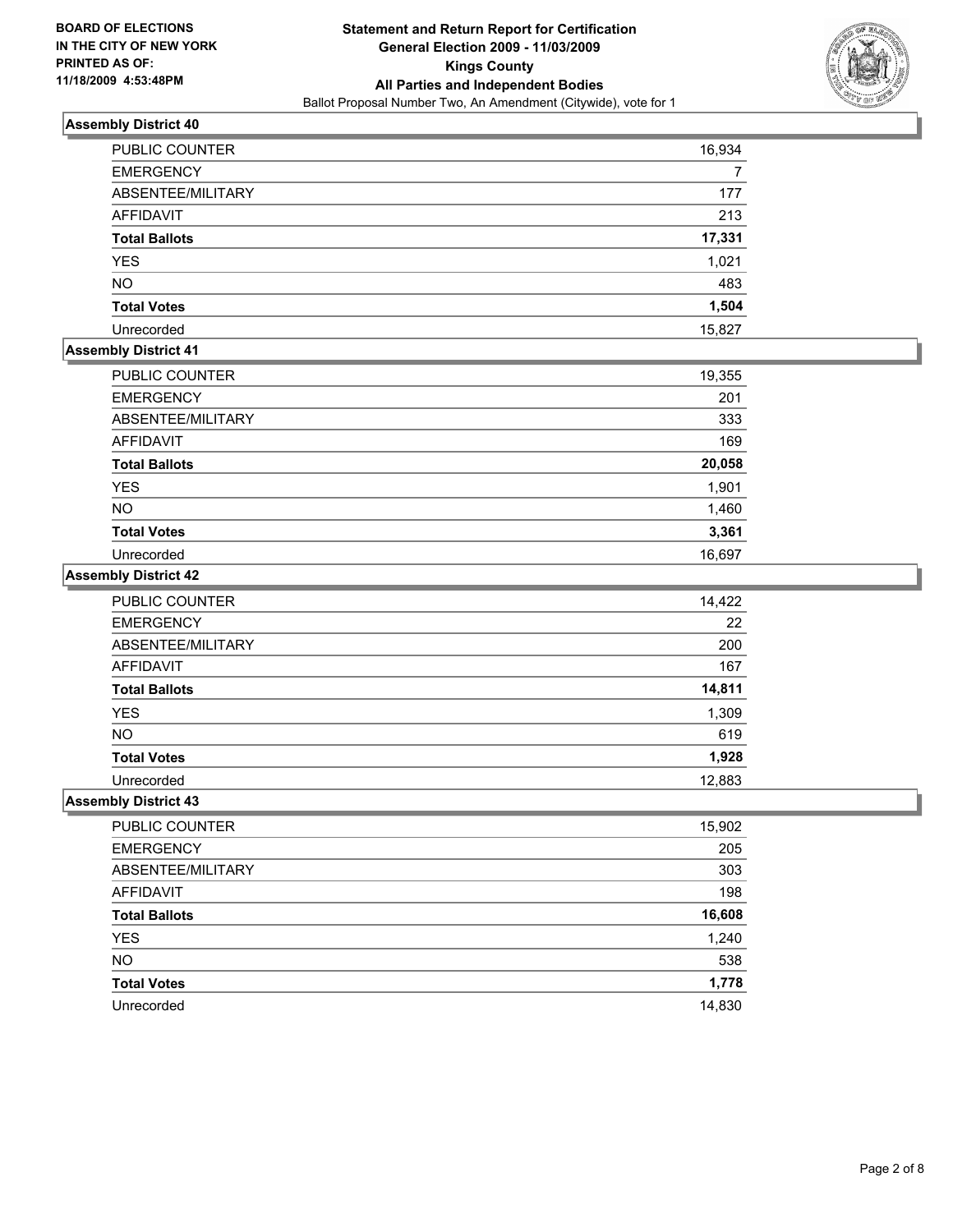

| <b>PUBLIC COUNTER</b> | 19,877 |
|-----------------------|--------|
| <b>EMERGENCY</b>      | 81     |
| ABSENTEE/MILITARY     | 338    |
| <b>AFFIDAVIT</b>      | 268    |
| <b>Total Ballots</b>  | 20,564 |
| <b>YES</b>            | 3,715  |
| <b>NO</b>             | 1,370  |
| <b>Total Votes</b>    | 5,085  |
| Unrecorded            | 15.479 |

#### **Assembly District 45**

| PUBLIC COUNTER       | 16,307 |
|----------------------|--------|
| <b>EMERGENCY</b>     | 36     |
| ABSENTEE/MILITARY    | 407    |
| <b>AFFIDAVIT</b>     | 200    |
| <b>Total Ballots</b> | 16,950 |
| <b>YES</b>           | 1,606  |
| <b>NO</b>            | 1,236  |
| <b>Total Votes</b>   | 2,842  |
| Unrecorded           | 14.108 |

### **Assembly District 46**

| <b>PUBLIC COUNTER</b> | 18,584 |
|-----------------------|--------|
| <b>EMERGENCY</b>      | 173    |
| ABSENTEE/MILITARY     | 506    |
| <b>AFFIDAVIT</b>      | 262    |
| <b>Total Ballots</b>  | 19,525 |
| <b>YES</b>            | 1,671  |
| <b>NO</b>             | 1,237  |
| <b>Total Votes</b>    | 2,908  |
| Unrecorded            | 16.617 |

| PUBLIC COUNTER       | 13,584 |
|----------------------|--------|
| <b>EMERGENCY</b>     | 156    |
| ABSENTEE/MILITARY    | 340    |
| <b>AFFIDAVIT</b>     | 129    |
| <b>Total Ballots</b> | 14,209 |
| YES                  | 1,156  |
| <b>NO</b>            | 995    |
| <b>Total Votes</b>   | 2,151  |
| Unrecorded           | 12,058 |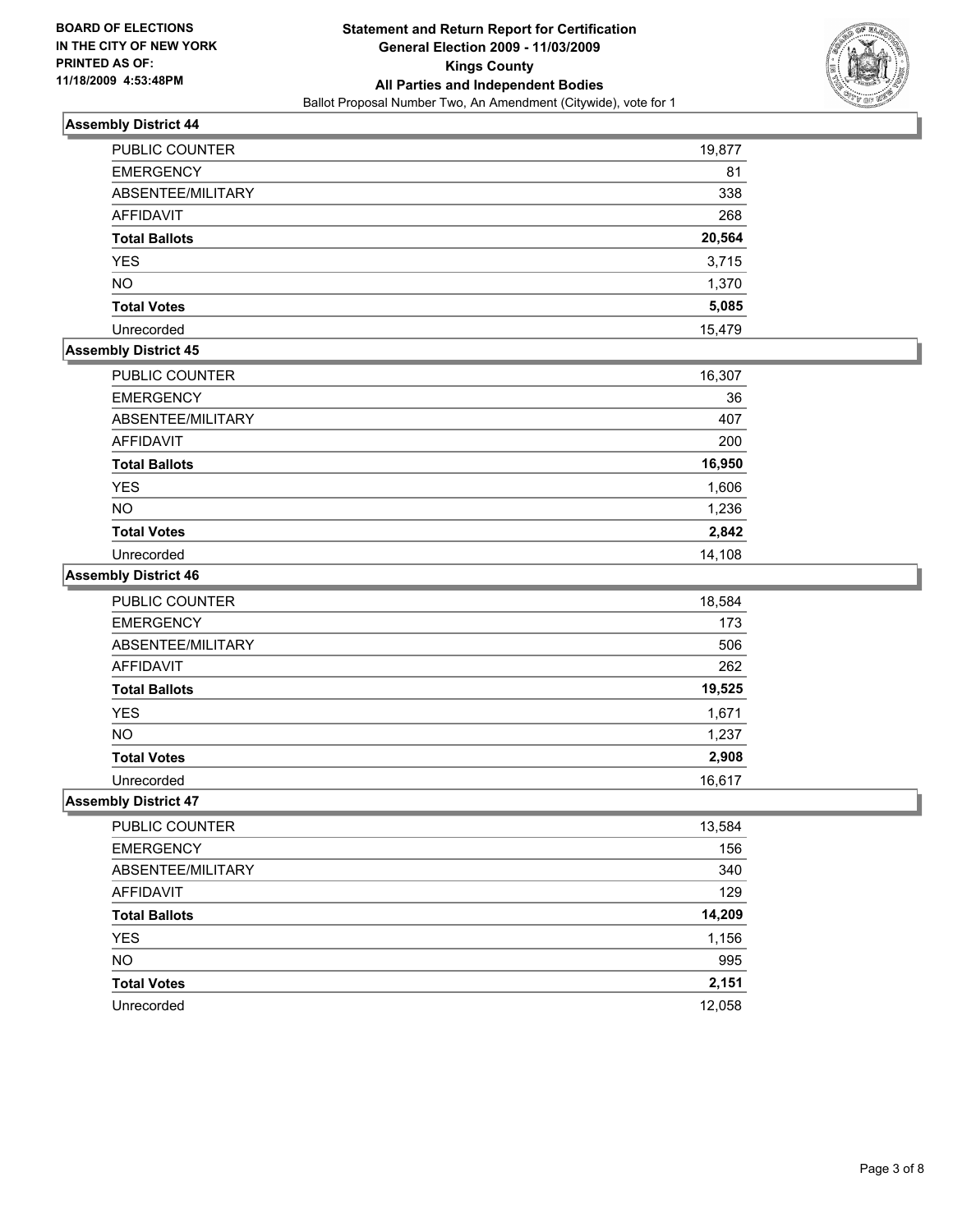

| <b>PUBLIC COUNTER</b> | 17,325 |
|-----------------------|--------|
| <b>EMERGENCY</b>      | 552    |
| ABSENTEE/MILITARY     | 256    |
| AFFIDAVIT             | 212    |
| <b>Total Ballots</b>  | 18,345 |
| <b>YES</b>            | 1,785  |
| <b>NO</b>             | 1,222  |
| <b>Total Votes</b>    | 3,007  |
| Unrecorded            | 15,338 |

### **Assembly District 49**

| PUBLIC COUNTER       | 12,854 |
|----------------------|--------|
| <b>EMERGENCY</b>     | 23     |
| ABSENTEE/MILITARY    | 248    |
| <b>AFFIDAVIT</b>     | 157    |
| <b>Total Ballots</b> | 13,282 |
| <b>YES</b>           | 1,236  |
| <b>NO</b>            | 959    |
| <b>Total Votes</b>   | 2,195  |
| Unrecorded           | 11.087 |

### **Assembly District 50**

| <b>PUBLIC COUNTER</b> | 15,934 |
|-----------------------|--------|
| <b>EMERGENCY</b>      | 116    |
| ABSENTEE/MILITARY     | 179    |
| <b>AFFIDAVIT</b>      | 242    |
| <b>Total Ballots</b>  | 16,471 |
| <b>YES</b>            | 2,005  |
| <b>NO</b>             | 668    |
| <b>Total Votes</b>    | 2,673  |
| Unrecorded            | 13,798 |

| PUBLIC COUNTER       | 10,301 |
|----------------------|--------|
| <b>EMERGENCY</b>     | 35     |
| ABSENTEE/MILITARY    | 133    |
| <b>AFFIDAVIT</b>     | 134    |
| <b>Total Ballots</b> | 10,603 |
| <b>YES</b>           | 1,214  |
| <b>NO</b>            | 485    |
| <b>Total Votes</b>   | 1,699  |
| Unrecorded           | 8,904  |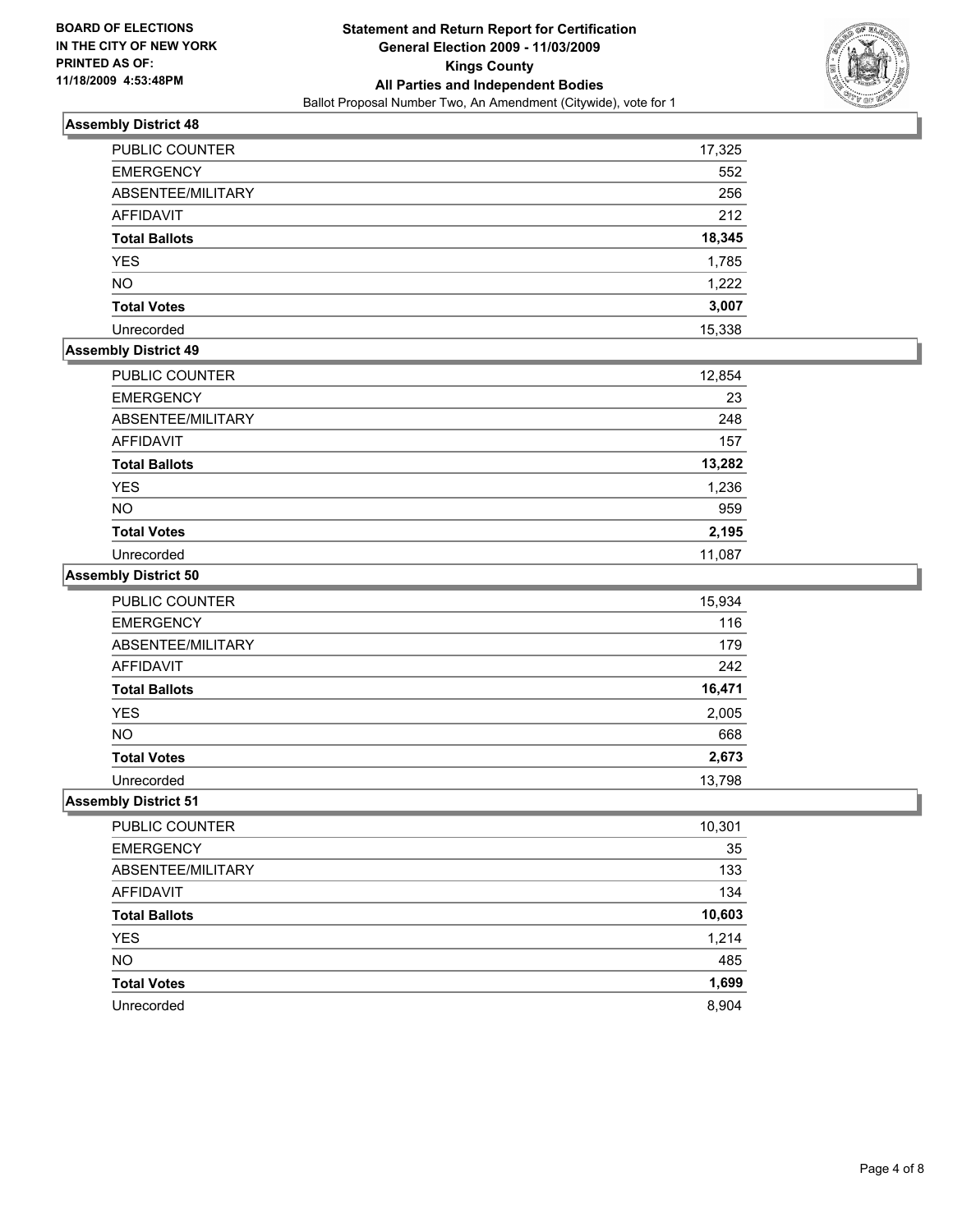

| <b>PUBLIC COUNTER</b> | 25,510 |
|-----------------------|--------|
| <b>EMERGENCY</b>      | 181    |
| ABSENTEE/MILITARY     | 518    |
| <b>AFFIDAVIT</b>      | 322    |
| <b>Total Ballots</b>  | 26,531 |
| <b>YES</b>            | 6,869  |
| <b>NO</b>             | 1,638  |
| <b>Total Votes</b>    | 8,507  |
| Unrecorded            | 18.024 |

#### **Assembly District 53**

| <b>PUBLIC COUNTER</b> | 14,680 |
|-----------------------|--------|
| <b>EMERGENCY</b>      | 55     |
| ABSENTEE/MILITARY     | 114    |
| AFFIDAVIT             | 235    |
| <b>Total Ballots</b>  | 15,084 |
| <b>YES</b>            | 1,124  |
| <b>NO</b>             | 411    |
| <b>Total Votes</b>    | 1,535  |
| Unrecorded            | 13.549 |

### **Assembly District 54**

| <b>PUBLIC COUNTER</b> | 10,950 |
|-----------------------|--------|
| <b>EMERGENCY</b>      | 58     |
| ABSENTEE/MILITARY     | 68     |
| <b>AFFIDAVIT</b>      | 179    |
| <b>Total Ballots</b>  | 11,255 |
| <b>YES</b>            | 755    |
| <b>NO</b>             | 371    |
| <b>Total Votes</b>    | 1,126  |
| Unrecorded            | 10,129 |

| PUBLIC COUNTER       | 13,267 |
|----------------------|--------|
| <b>EMERGENCY</b>     | 45     |
| ABSENTEE/MILITARY    | 146    |
| <b>AFFIDAVIT</b>     | 197    |
| <b>Total Ballots</b> | 13,655 |
| <b>YES</b>           | 932    |
| <b>NO</b>            | 492    |
| <b>Total Votes</b>   | 1,424  |
| Unrecorded           | 12.231 |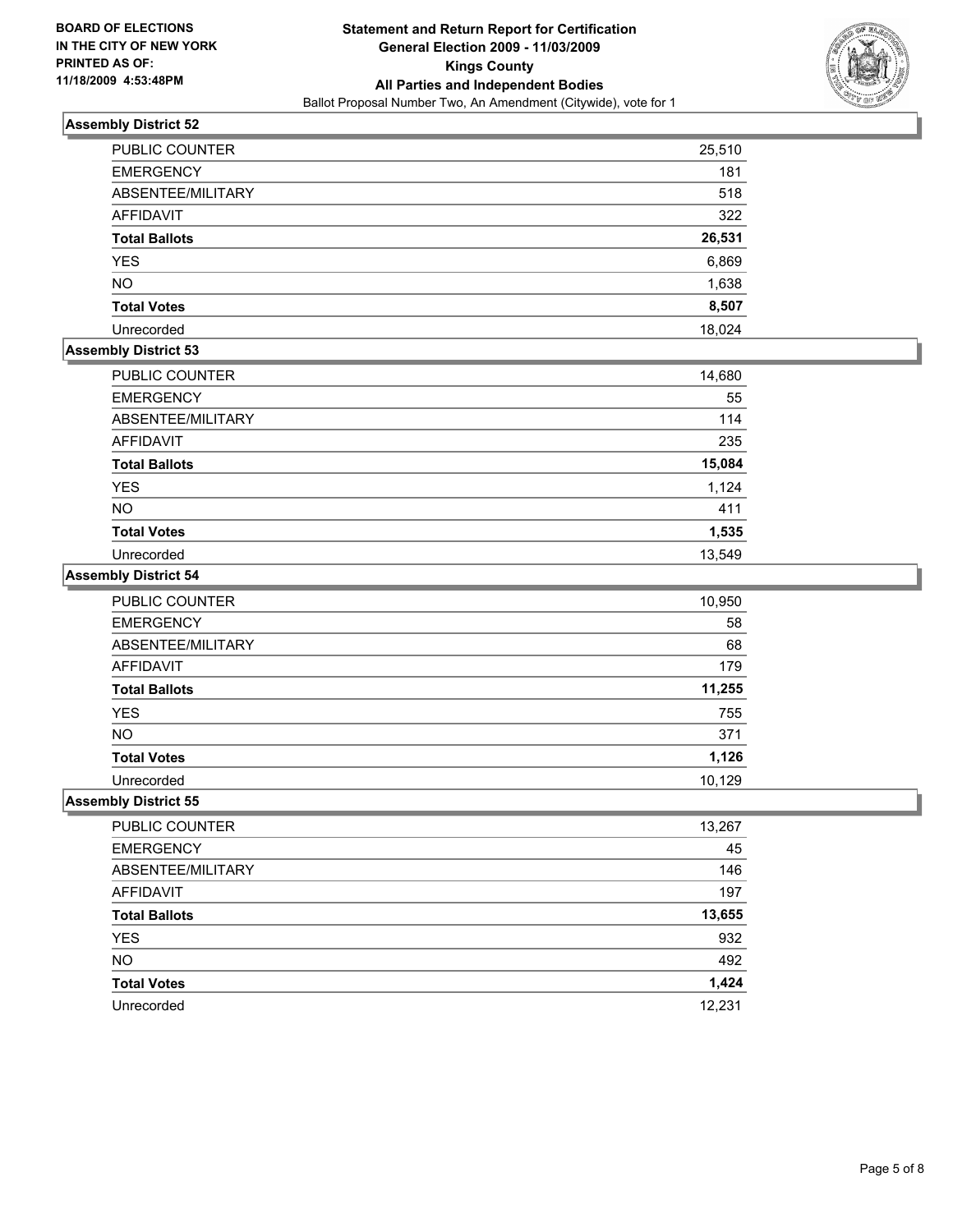

| <b>PUBLIC COUNTER</b> | 16,348 |
|-----------------------|--------|
| <b>EMERGENCY</b>      | 358    |
| ABSENTEE/MILITARY     | 216    |
| <b>AFFIDAVIT</b>      | 253    |
| <b>Total Ballots</b>  | 17,175 |
| <b>YES</b>            | 1,112  |
| <b>NO</b>             | 541    |
| <b>Total Votes</b>    | 1,653  |
| Unrecorded            | 15,522 |

### **Assembly District 57**

| PUBLIC COUNTER       | 19,952 |
|----------------------|--------|
| <b>EMERGENCY</b>     | 106    |
| ABSENTEE/MILITARY    | 331    |
| <b>AFFIDAVIT</b>     | 321    |
| <b>Total Ballots</b> | 20,710 |
| <b>YES</b>           | 2,904  |
| <b>NO</b>            | 894    |
| <b>Total Votes</b>   | 3,798  |
| Unrecorded           | 16,912 |

### **Assembly District 58**

| <b>PUBLIC COUNTER</b> | 15,517 |
|-----------------------|--------|
| <b>EMERGENCY</b>      | 426    |
| ABSENTEE/MILITARY     | 375    |
| <b>AFFIDAVIT</b>      | 158    |
| <b>Total Ballots</b>  | 16,476 |
| <b>YES</b>            | 911    |
| <b>NO</b>             | 403    |
| <b>Total Votes</b>    | 1,314  |
| Unrecorded            | 15.162 |

| PUBLIC COUNTER       | 18,603 |
|----------------------|--------|
| <b>EMERGENCY</b>     | 223    |
| ABSENTEE/MILITARY    | 311    |
| <b>AFFIDAVIT</b>     | 136    |
| <b>Total Ballots</b> | 19,273 |
| YES                  | 2,067  |
| <b>NO</b>            | 1,718  |
| <b>Total Votes</b>   | 3,785  |
| Unrecorded           | 15,488 |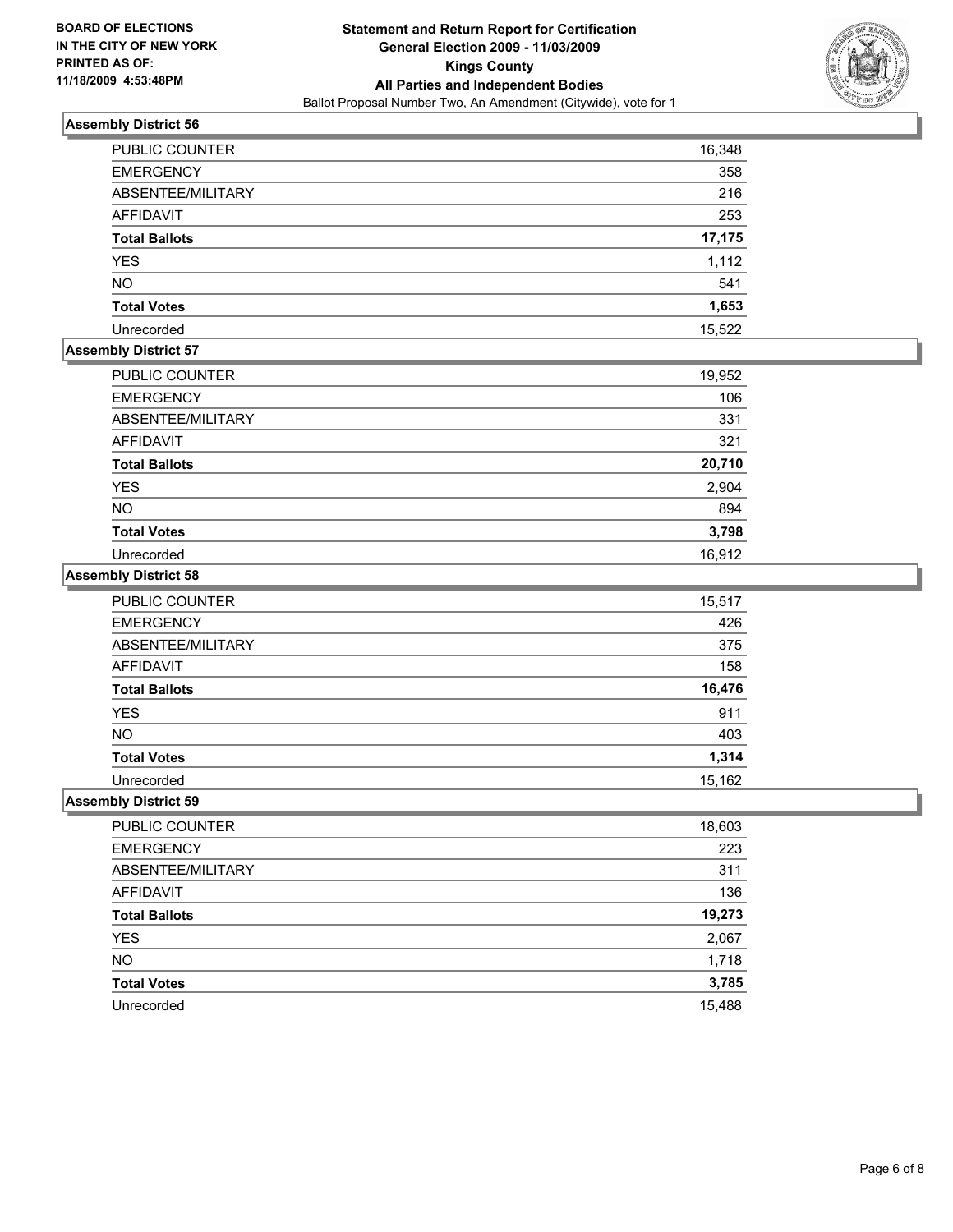

| <b>PUBLIC COUNTER</b> | 8,018 |
|-----------------------|-------|
| <b>EMERGENCY</b>      | 124   |
| ABSENTEE/MILITARY     | 164   |
| AFFIDAVIT             | 88    |
| <b>Total Ballots</b>  | 8,394 |
| <b>YES</b>            | 1,157 |
| <b>NO</b>             | 822   |
| <b>Total Votes</b>    | 1,979 |
| Unrecorded            | 6,415 |